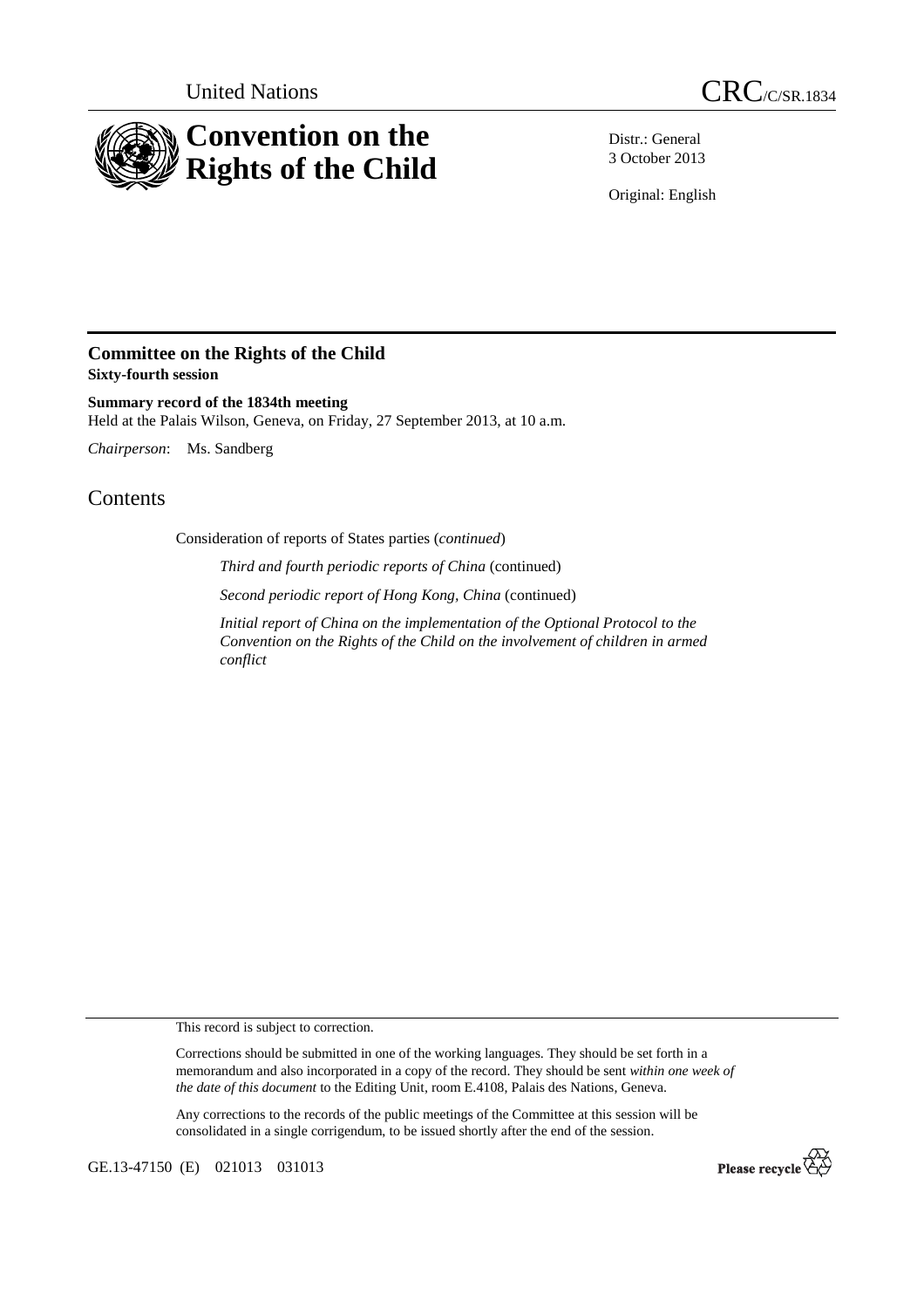*The meeting was called to order at 10 a.m.* 

## **Consideration of reports of States parties** (*continued*)

*Third and fourth periodic reports of China* (continued) (CRC/C/CHN/3-4 and Corr.1; CRC/C/CHN/Q/3-4 and Add.1)

1. *At the invitation of the Chairperson, the delegation of China took places at the Committee table.* 

2. **Ms. Song** Wenzhen (China) said that over 30 bodies were responsible for the implementation of the Convention. Since 1992 the Government had drawn up three longterm outline plans for child development, which had enhanced the effectiveness of the activities carried out for children. The State Council Working Committee on Women and Children was responsible for the overall implementation of the Convention, including the provision of supervision and guidance for other bodies, and similar committees provided coordination services at the provincial, county and local levels. Implementation of projects such as the school supplementary nutrition programmes involved numerous agencies, including for instance those dealing with food safety, education, health, planning, development and finance; their actions were coordinated by the State Council Working Committee on Women and Children so as to ensure the greatest effect. The outline plans were integrated into the broader economic and social development plans adopted by the Government. Some 50 objectives related to children's rights had been identified, and responsibility for implementing measures to achieve them was distributed between some 40 departments. Evaluation structures had been set up to help determine the extent to which the objectives were being reached, and each unit of the State Council Working Committee on Women and Children was obliged to issue a detailed report at least once a year. The committees at all levels included appraisal and evaluation structures; and 10-year plans were assessed at the midterm point and upon completion. Both the central Government and the local authorities carried out annual evaluations of programme implementation using over 30 quantifiable indicators, and the resulting statistics were used in reports and integrated into a databank. In addition, major evaluations had been conducted in 2006 and 2011, under the direction of department heads.

3. In 2006 the Law on the Protection of Minors had been amended to recognize the importance of family education and the teaching of good parenting techniques. Such activities had been given more prominence in the educational reform plans for 2011–2020, which paid greater attention to family education in both urban and rural areas. The Government had set up some 4,000 structures to provide guidance and promote family education throughout the country.

4. **Ms. Herczog** (Country Task Force) asked what kind of topics were covered in such activities.

5. **Ms. Song** Wenzhen (China) said that the elements of family education defined by the All-China Women's Federation and the Ministry of Education, which were the bodies responsible for setting out guidelines in that field, included knowledge of parental responsibilities, parental capacity-building and methods of child-rearing. Such activities made full use of schools and community facilities such as family service centres and were performed by both experts and volunteers.

6. **The Chairperson** (Country Rapporteur for the Convention) asked whether there were any specific programmes aimed at reducing the use of corporal punishment and advocating alternative disciplinary techniques. Were such programmes conducted by trained staff, such as social workers? Did the instructors receive special training, and were they able to work with families from minority groups?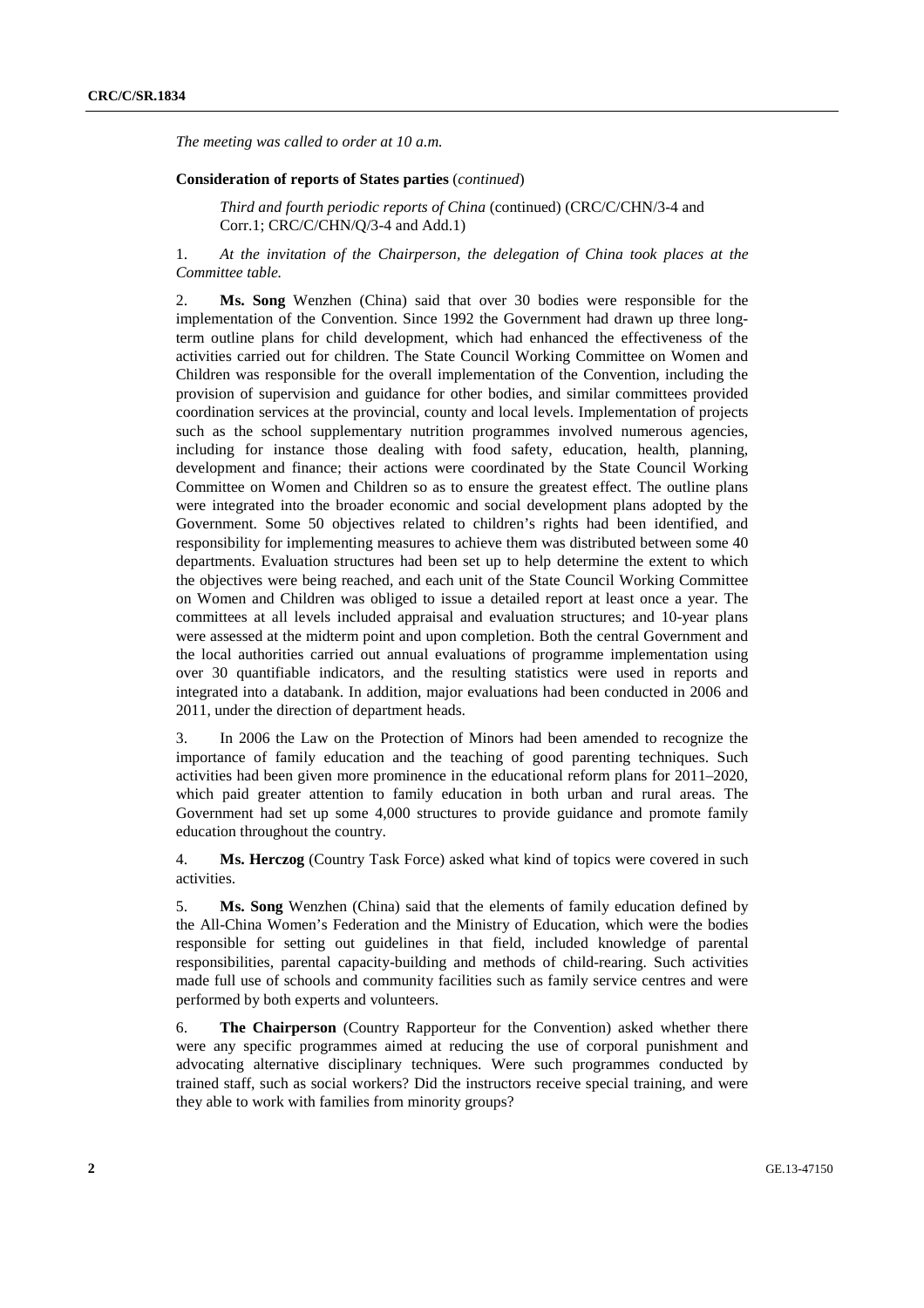7. **Ms. Song** Wenzhen (China) said that a great deal of effort was devoted to countering the traditional Chinese view that corporal punishment of children was normal. Parents must understand that their children had rights and that they must respect those rights. Notwithstanding efforts to train more staff, social workers were still in short supply, and in some communities the family education activities were conducted by volunteers. The All-China Women's Federation and other bodies carried out train-the-trainer programmes targeting key personnel in local communities.

8. **Mr. Ke** Chunhui (China) said that some 200 million migrant workers had left the countryside for the cities, and there were currently an estimated 61 million children left behind in rural areas. The Government considered their education a priority and implemented a number of policies to support them. It had improved existing policies and drawn up new ones, gradually moving away from the repressive policies that had prevailed in the 1990s and towards an approach aimed at protecting the rights of such children and ensuring that they received equal treatment.

9. In 2003 the State Council had adopted a policy that established that the authorities in places receiving migrants who were accompanied by their children had a responsibility to provide for the children's education, inter alia by supporting the ability of public schools to receive such children. The central Government had increased support for education. For example, in economically developed areas it had implemented a policy advocating equality of treatment to ensure that migrant children received the same opportunities as local children. In 2012 some 13 million children accompanying migrant workers had received education in cities, more than 80 per cent of them in public schools. Upon completion of compulsory education, such children had in the past been forced to return to their official places of origin, but the policies were now being changed so that they would have the same opportunities for employment and further education as local children. In 2012 the State Council had issued a directive from the Ministry of Education calling on all local governments to allow the children of migrant workers to take university entrance examinations in the cities where they lived. The vast majority of provinces and cities had recently adopted such measures.

10. Children left behind in rural areas too had benefited from programmes run by the Government and non-governmental organizations (NGOs). Mechanisms had been established to address their needs, and they received the same compulsory education as other children in rural areas.

11. **The Chairperson** asked whether the children of members of Falun Gong enjoyed the same educational opportunities as other children.

12. **Mr. Jia** Guide (China) said that the fact that a child's parents were members of Falun Gong had no impact at all on the educational opportunities of the child.

13. **Mr. Ke** Chunhui (China) said that for many years access to preschool education had been problematic and had been characterized by low enrolment, high charges and a lack of facilities. Few people had been aware of the importance of preschool education, and there had been a shortage of funding for both preschool education and family education activities. In the past three years, though, with the introduction of the national education reform and development programme, a new emphasis had been placed on preschool education, and concrete targets had been set for the period until 2020. Ten new policies and eight major projects had recently been adopted and all provinces and municipalities had drawn up action plans for the development of preschool services. Over 10 billion yuan renminbi (RMB) had been allocated for the expansion of kindergarten facilities, and in the past three years 10 million new places had been added and over 90,000 kindergartens had been built. At the same time, the new facilities and preschool staff had been the subject of numerous evaluations, and training had been provided to introduce more playtime into the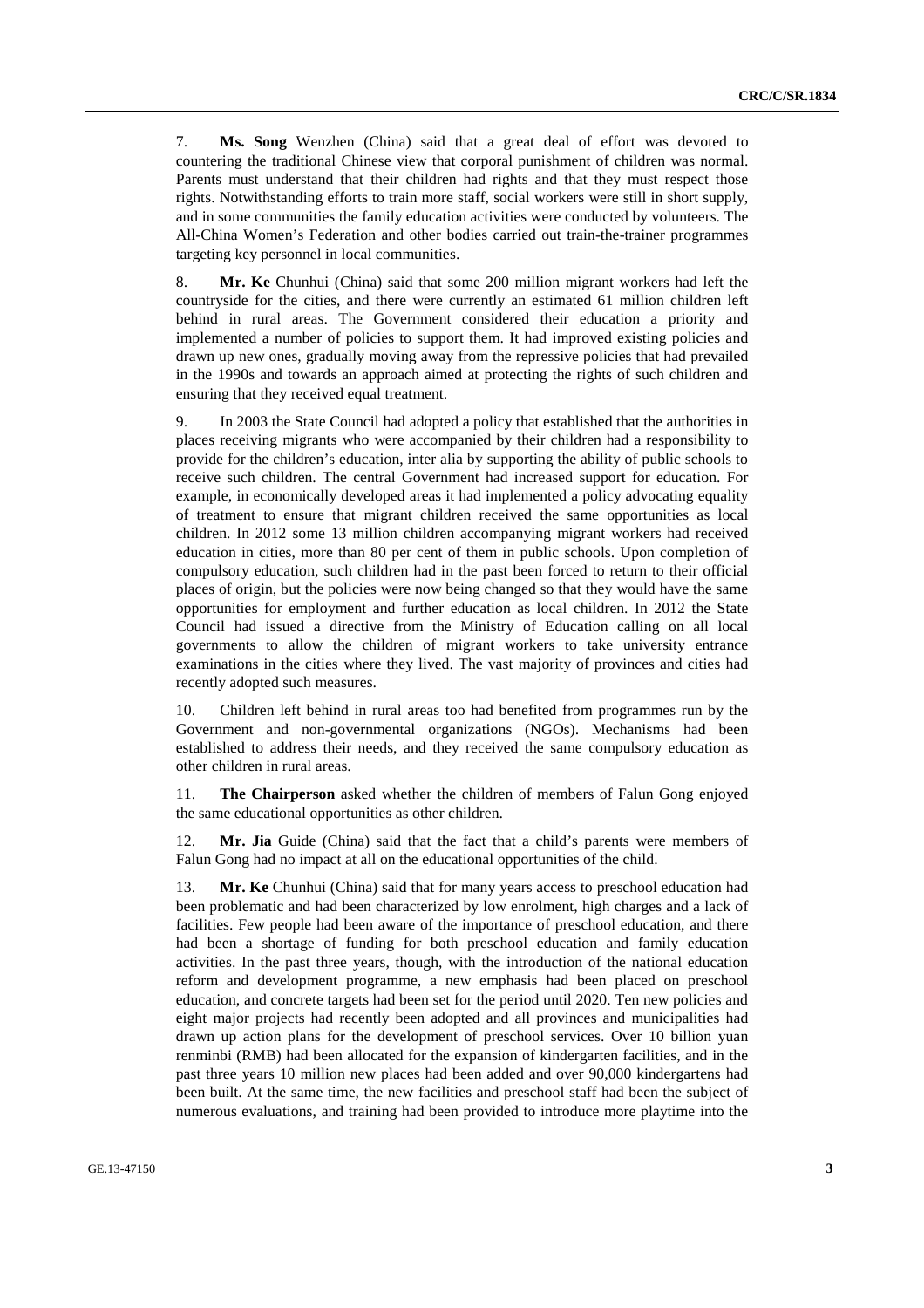facilities' programmes so as to permit the comprehensive development of the children attending them.

14. **Mr. Huang** Junxian (China) said that raising awareness of the Convention was the main element in the Government's efforts to ensure implementation. The dissemination of information on the Convention had been incorporated into the activities aimed at teaching the public about legal matters in general. The sixth five-year legal education plan that had begun in 2011 had set out that the protection of children's rights and interests was an important task to be performed by local authorities and governments. A pamphlet on children's rights had been produced and distributed, and lectures and training sessions had been held for staff working with children. Many activities had been organized with the direct participation of children. In various parts of the country, including areas with large ethnic minorities, summer camps were held on the theme of child protection, and other activities were organized in order to solicit views and suggestions from children on the theme of child protection. Governments at all levels made use of the media, books, periodicals and the Internet to disseminate knowledge of the Convention. An increasing number of people were aware of the Convention, accepted it and supported it. The Convention had been translated into the Yi, Korean, Mongolian, Kazakh, Tibetan, Uyghur and Zhuang languages and pamphlets and disks had been produced for distribution to children and professionals dealing with them.

15. **Mr. Gastaud** asked whether any of the pamphlets and publications were written in a child-friendly manner appropriate to children of various ages. Had the report of the State party been written after consultation with representatives of civil society, including children's groups and NGOs? What sort of professionals received information and training regarding the Convention?

16. **Ms. Khazova** asked whether children and professionals working with children had free access via the Internet to information from outside China.

17. **Mr. Huang** Junxian (China) said that dissemination activities were organized for government officials, legal professionals, social workers, people working in the media and educators. Special emphasis was placed on teaching professionals working with children about the specific provisions of the Convention. For dissemination among children, specially tailored publications, including storybooks and picture books, had been produced for the various age groups, and activities organized specifically for children took into account their level of ability to assimilate information on the Convention. Radio and television broadcasts, newspapers, other press outlets, CD-ROMs and Internet publications were used for dissemination. As there were well over 500 million Internet users in China, full use was made of that medium for the dissemination of information on the Convention. A search for "children's rights and interests" on any of China's search engines would produce a hit list of sites featuring information on the Convention.

18. **Mr. Jia** Guide (China) said that information on children's rights from outside China was freely accessible on the Internet, with no restrictions. The Chinese authorities only blocked certain harmful sites, such as those that showed pornography, from access within China.

19. **Ms. Wang** Yanbin (China) said that divorce cases could either be heard in court or registered directly with the civilian authorities. In 2012, the courts had heard 680,000 divorce cases and the civilian authorities had dealt with approximately 2.5 million. The views of children were taken into consideration in divorce proceedings. For example, children had the opportunity to write letters which were then read to the parents by a mediator. Once children had reached an age at which they had a good level of understanding and reasoning, they became an important part of legal proceedings.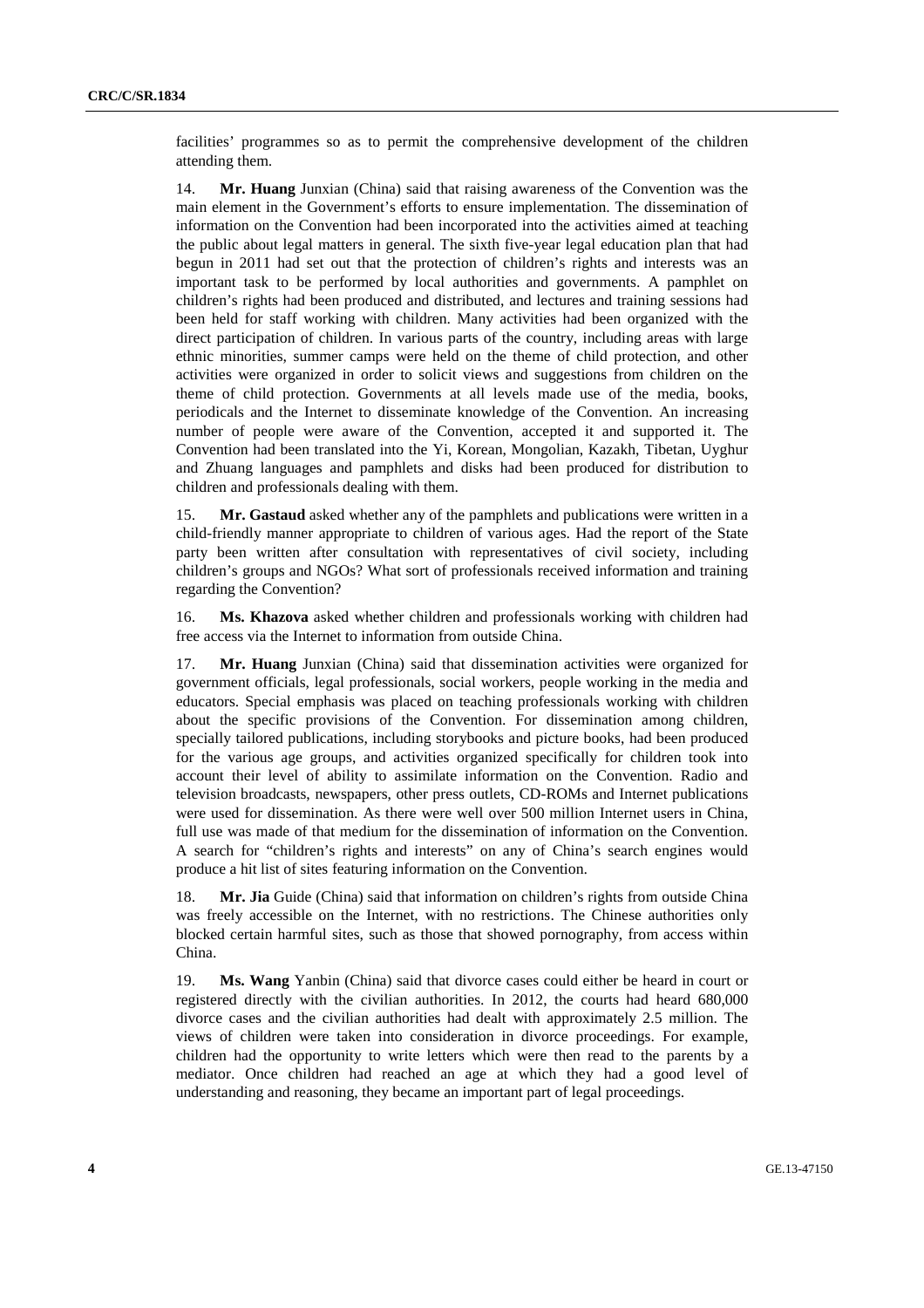20. The problem of violence against children was tackled from several different perspectives. At the legal level, it was important to increase the scope of protection for children. To that end, China had drafted and amended relevant legislation, including the Law on the Protection of Minors, the Compulsory Education Law and the Marriage Law. Legislation had also been drawn up to strengthen measures to penalize violations of children's rights, including domestic violence against children, violence at school and forced labour. There were specific administrative and criminal penalties for such offences.

21. China had strengthened measures to increase public awareness of violence against children and to build capacity to deal with the phenomenon. The Ministry of Education had developed methods for dealing with violence against children, and the methodology had been incorporated in the regulations on the management of kindergartens and schools.

22. Measures were taken to ensure that children who had been the victims of violence received comprehensive care and assistance. The Law on the Protection of Minors provided for the establishment of shelters at county level for street children and children who were victims of domestic violence. A variety of projects and programmes was in place to provide assistance to children who were the victims of violence. The National People's Congress was currently conducting research with which to prepare a national law on violence against children. The Standing Committee of the National People's Congress had already placed legislation on domestic violence on the agenda.

23. **Ms. Oviedo Fierro** (Country Task Force) asked the delegation to comment on the situation of the children of persons who faced persecution, such as practitioners of Falun Gong. The Committee had received reports that the rights of such children were violated.

24. **Mr. Jia** Guide (China) said that the situation of the Falun Gong was not a question of freedom of religion, as Falun Gong was not a religion but a cult. The Chinese Government had banned the movement, in accordance with the law. There was no doubt that practitioners of Falun Gong could have a negative influence on their children.

25. **The Chairperson** said that the Falun Gong movement stressed that their situation was a matter of freedom of conscience. She wished to know how children who practised Falun Gong were treated.

26. **Mr. Jia** Guide (China) said that the delegation had no data on children who practised Falun Gong.

27. **Mr. Zhao** Chi (China) said that the right of all Chinese citizens, including children, to freedom of religion and belief was protected under the Constitution. There was no government interference in regular religious activities, such as the practice of Buddhism, Taoism, Christianity or Islam, but Falun Gong was not a religion. Parents in ethnic areas could enrol their children in religious activities or classes with no restriction or limitation. There was a clear separation between religion and education in China. Under the law, no organizations or individuals, including children's guardians, could entice or force minors to participate in religious activities or to adopt a monastic life, nor could they use religion to deprive them of their right to compulsory education.

28. **The Chairperson** said that the Committee had received many reports describing the restrictions faced by children from the Tibetan or Uyghur minorities in practising their religions.

29. **Mr. Zhao** Chi (China) said that, in ethnic Tibetan areas, the tradition of recognizing the reincarnation of the Buddha was respected, and minors who were determined to be the reincarnation of the living Buddha were permitted to enter temples to learn the scriptures. Other children could choose to enter a religious institute or adopt a monastic life once they had completed their nine years of compulsory education. There had never been any prohibition on Muslim children attending mosques in the Uyghur autonomous region.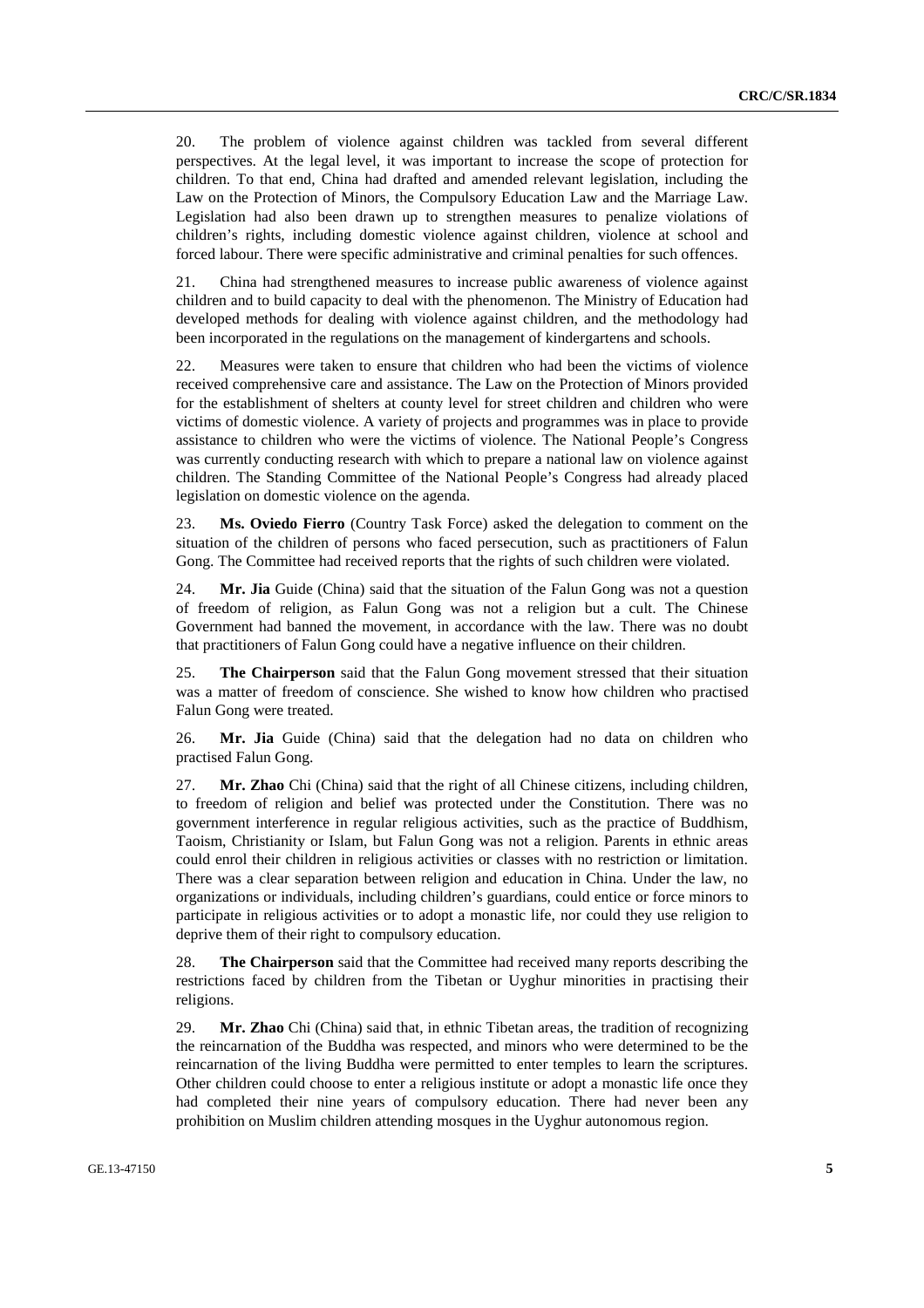30. **The Chairperson** asked about the whereabouts of Gedhun Choekyi Nyima, the eleventh Panchen Lama. Had the information on his whereabouts been confirmed by an independent expert, as recommended by the Committee in its previous concluding observations?

31. **Mr. Zhao** Chi (China) said that Gedhun Choekyi Nyima lived like any other ordinary Chinese citizen. He had received compulsory and higher education in China and was leading a healthy, normal life. He and his family had expressed the wish not to be disturbed by outsiders, as they feared they might seek to use him for political motives.

32. **The Chairperson** asked the delegation about the use of minority languages in schools.

33. **Mr. Xiong** Fangliang (China) said that ethnic groups had the right to receive education in their ethnic languages. In addition to the Constitution and the regional ethnic autonomy law, a further 14 laws and regulations all provided for the right of ethnic minorities to use their languages. Traditional written languages, such as Tibetan and Uyghur, were widely used in schools. There were currently more than 3,500 different textbooks and other educational resources in ethnic languages. More than 10,000 schools provided teaching in ethnic languages, covering 29 languages of 21 ethnic groups.

34. The Chinese Government had always attached importance to the development of all the ethnic groups in the country. A strong legal framework protected the rights of ethnic minorities, and all ethnic groups were equal under the Constitution. All forms of oppression or discrimination against ethnic groups were prohibited. The right to participate in political life and State affairs was guaranteed for all ethnic groups. The law ensured that each of the 55 ethnic groups had their own representatives in the National People's Congress, regardless of the size of the group. Members of ethnic minorities, including Tibetans and Uyghurs, were also represented in local government and the judiciary.

35. **Mr. Gastaud** asked whether teachers were properly trained to teach in Tibetan, Uyghur and other minority languages.

36. **Mr. Xiong** Fangliang (China) said that the Compulsory Education Law clearly provided that all children had an equal right to education, and the Chinese Government placed an emphasis on the education of ethnic minority groups. By 2012, the enrolment rate in primary school had reached 99.2 per cent in ethnic minority areas. A comprehensive system ranging from kindergarten to higher education was available in ethnic areas.

*The meeting was suspended at 11.40 a.m. and resumed at 11.55 a.m.* 

*Second periodic report of Hong Kong, China* (continued) (CRC/C/CHN-HKG/2; CRC/C/CHN-HKG/2/Add.1)

37. **Mr. Lau** Kong-wah (Hong Kong Special Administrative Region of China), referring to the question of ratification of the Optional Protocol on the sale of children, child prostitution and child pornography, said that cases of human trafficking and child prostitution or sexual exploitation were very rare in Hong Kong. The Prevention of Child Pornography Ordinance strengthened protection of children against sexual exploitation and extended the scope of certain sexual offences to include acts committed against children outside Hong Kong, in order to combat child sex tourism. In a recent case before the Hong Kong Court of Appeal, the Court had noted that article 34 of the Convention was applicable in Hong Kong, but that the Optional Protocol on the sale of children, child prostitution and child pornography still was not. Nevertheless, the Court had recognized that in Hong Kong there was no shortage of laws to combat activities involving sexual abuse of children within the territory. In order to target offenders who sexually abused children outside Hong Kong, the Crimes Ordinance gave extraterritorial effect to the provisions on sexual offences. Alleged offenders would be prosecuted if they were permanent residents of Hong Kong or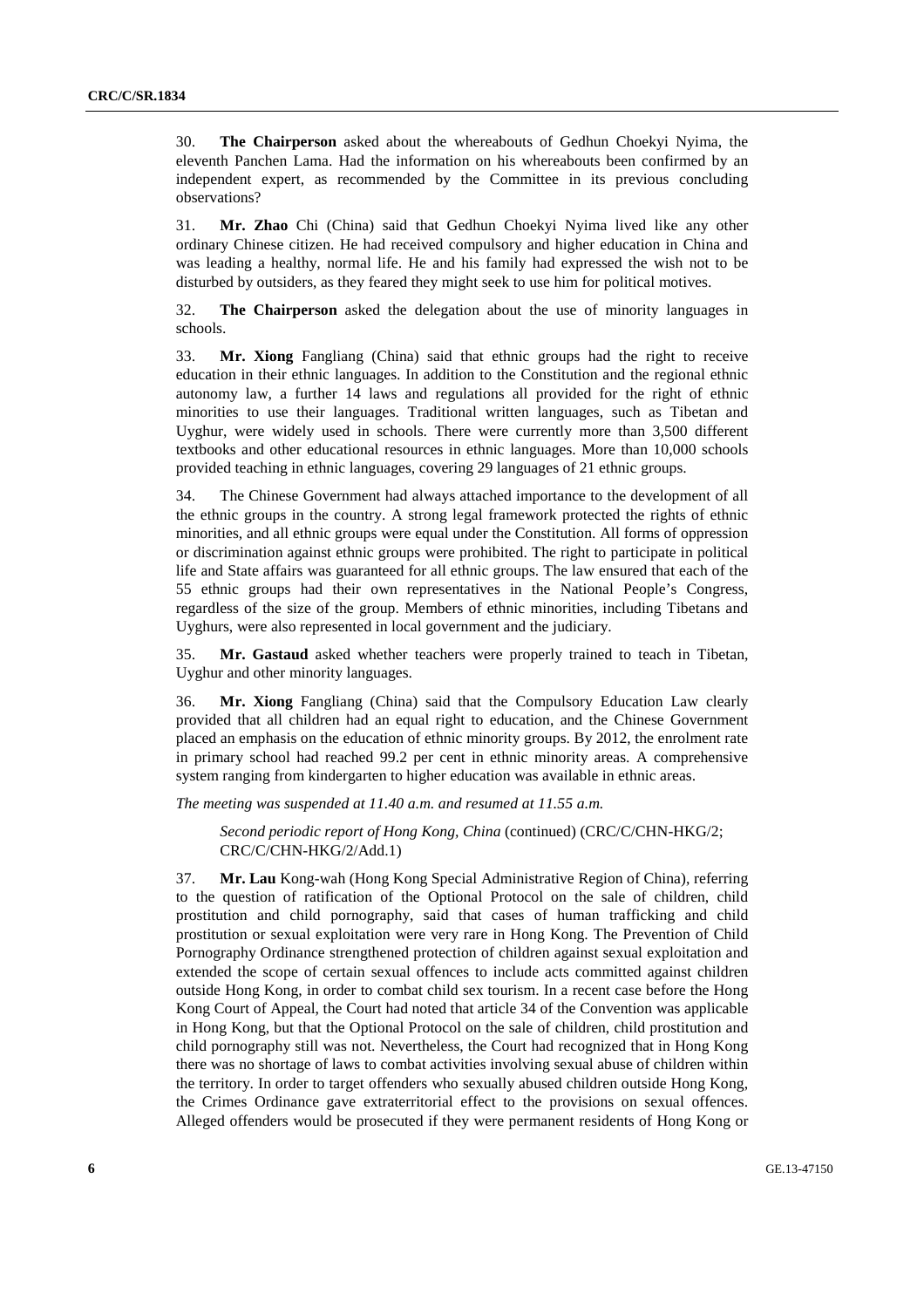ordinarily resided in Hong Kong, or if the victim was a child who was a permanent resident or ordinarily resided in Hong Kong. The provisions of the Crimes Ordinance were thus to a certain extent consistent with the requirements of article 4 of the Optional Protocol.

38. The regulator for the broadcasting sector conducted consultations on a regular basis to gauge the public's views on the quality and variety of television programmes, including programmes for children, that were carried on Hong Kong's free television services. One of the free television broadcasters had also established an expert panel comprising education specialists, social workers, doctors and other professionals to advise on the production of children's programmes. To assess the effectiveness of programmes and public service announcements promoting the Convention, their ratings were monitored. For the assessment of other programmes funded by the children's rights education scheme, opinion surveys were conducted among participants, including children and parents, to ensure that they had effectively learned about children's rights through the activities.

39. With regard to children living in inadequate housing in Hong Kong, there was a need to increase the supply of public rental housing. The current plan was to create a total of 79,000 new housing units over the coming five-year period and a further 100,000 units in the next five-year period. In the interim, the authorities would continue to implement measures benefiting children when allocating public rental housing.

40. **Mr. Ip** Yam-wing Stephen (Hong Kong Special Administrative Region of China) said that over the past two years approximately 1,700 teachers had participated in 17 courses, seminars and workshops on children's rights. Some 3,450 teachers had participated in training courses related to child sexual abuse, happy schooling, non-attendance and domestic violence. In the new curriculum recently launched for junior secondary students, one of the core modules was on rights, responsibilities and the rule of law, and it addressed the children's rights set out in the Convention. In a 2009 review by the International Civic and Citizenship Education Study, students in Hong Kong had performed well above the international average in terms of human rights awareness.

41. **Ms. Leung** Suet-mui Betty (Hong Kong Special Administrative Region of China) said that bullying was not tolerated in schools. To ensure safety regardless of ethnicity, a plan had been launched to improve the Chinese language skills of ethnic minorities; efforts were also being made to establish a more systematic programme for teaching Chinese as a second language.

42. **The Chairperson** asked whether the Chinese language was taught to children of ethnic minorities so that they could pass school examinations.

43. **Ms. Leung** Suet-mui Betty (Hong Kong Special Administrative Region of China) said that the curricula were specifically designed to meet target goals.

44. **The Chairperson** inquired whether teachers followed the progress of students.

45. **Ms. Leung** Suet-mui Betty (Hong Kong Special Administrative Region of China) said that lack of knowledge of the Chinese language was not an obstacle to participation in courses. Students belonging to ethnic minorities were eligible for subsidies to help cover examination fees and had a choice as to what examinations they preferred to take. To promote employability and assimilation into the community for students belonging to ethnic minorities, there was also a wide range of courses available in English. Efforts were made to improve and enhance such programmes.

46. **Mr. Ip** Yam-wing Stephen (Hong Kong Special Administrative Region of China) said that the Government had established measures to cater to the needs of cross-boundary students, in particular the youngest ones. School buses were permitted to cross the boundary at restricted control points with facilitated clearance. Consideration was also being given to setting up schools for young children nearer to their homes.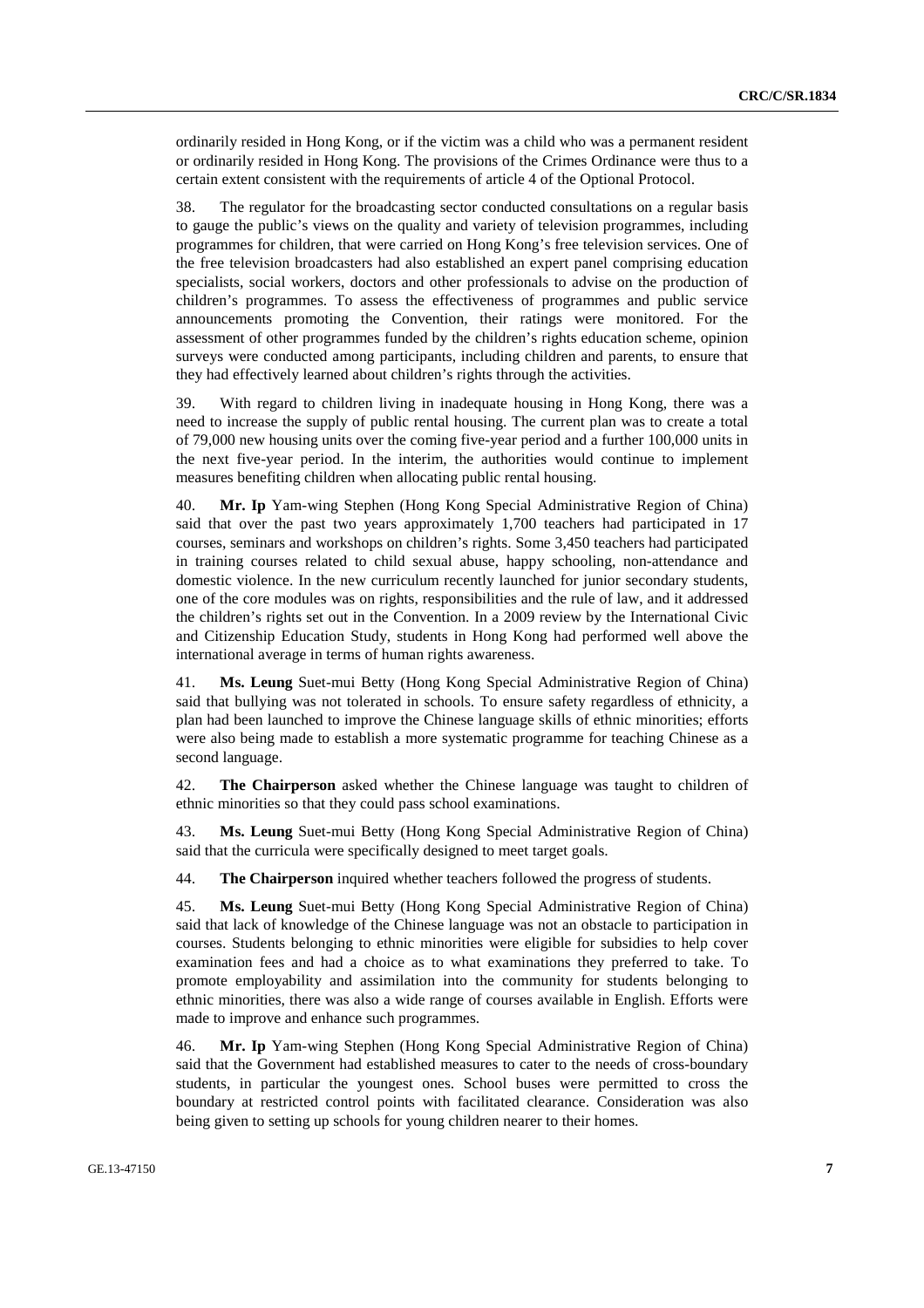47. The Government provided 12 years of free education: no student would go unschooled for lack of means. In addition, there were a wide range of subsidies covering expenses for such items as textbooks and school lunches.

48. **Ms. Lee** Shui-Har Doris (Hong Kong Special Administrative Region of China) said that no children with disabilities were deprived of a school education owing to a lack of resources. Such children had the same opportunities as did other schoolchildren. Educators were provided with special training so that they could teach disabled children both at regular schools and at special schools.

49. **Mr. Cardona Llorens** said that most disabled children in Hong Kong were reportedly schooled in special educational centres. If that was the case, it would amount to a form of segregation. It would be useful to know how many children attended those centres. He understood that children with lesser disabilities were permitted to attend regular schools. Many more measures needed to be taken to accommodate the needs of such children and to make education more inclusive

50. **Ms. Lee** Shui-Har Doris (Hong Kong Special Administrative Region of China) said that the principle of full inclusion was not practised in Hong Kong. Children with multiple disabilities indeed studied in special schools. Many special needs students, however, attended the regular schools, and supplementary resources were provided for them. Budgetary allocations for disabled children had increased in recent years.

51. **The Chairperson** said that more information would be welcome on the identification of disabled children.

52. **Ms. Lee** Shui-Har Doris (Hong Kong Special Administrative Region of China) said that Hong Kong had in fact been commended for its early identification of disabilities. The delegation would provide additional information subsequently.

53. **The Chairperson** said that, according to reports, the process of identification was unduly long.

54. **Mr. Kotrane** (Country Rapporteur for the Convention) said it was clear that in Hong Kong, as in mainland China children with disabilities were stigmatized and institutionalized, and that they were rarely cared for in the home. What policies were planned to increase the number of such children who could remain in their families?

55. **Ms. Lee** Shui-Har Doris (Hong Kong Special Administrative Region of China) said that the Government was working to reduce the stigmatization and non-integration of disabled children through a multi-departmental approach, in collaboration with NGOs.

56. A committee had been established to vet proposals for the implementation of free kindergartens.

57. **Mr. Ip** Yam-wing Stephen (Hong Kong Special Administrative Region of China) said that children's voices were indeed heard in Hong Kong. Some 17,000 views had been gathered about the reform of the academic system. Teachers collected students' opinions as a means of assessing the needs of schools. Under the new academic system, children were encouraged to participate in NGO and governmental forums. Such experiences were useful for the students when they applied to universities and as references for future employment.

58. **Ms. Yip** Siu-ming (Hong Kong Special Administrative Region of China) said that the Government was committed to preventing child abuse and had established legislation to that end. Amendments to the Domestic Violence Ordinance allowed children to seek protection orders if they were harassed by family members or relatives, and police officers were empowered to initiate child protection proceedings.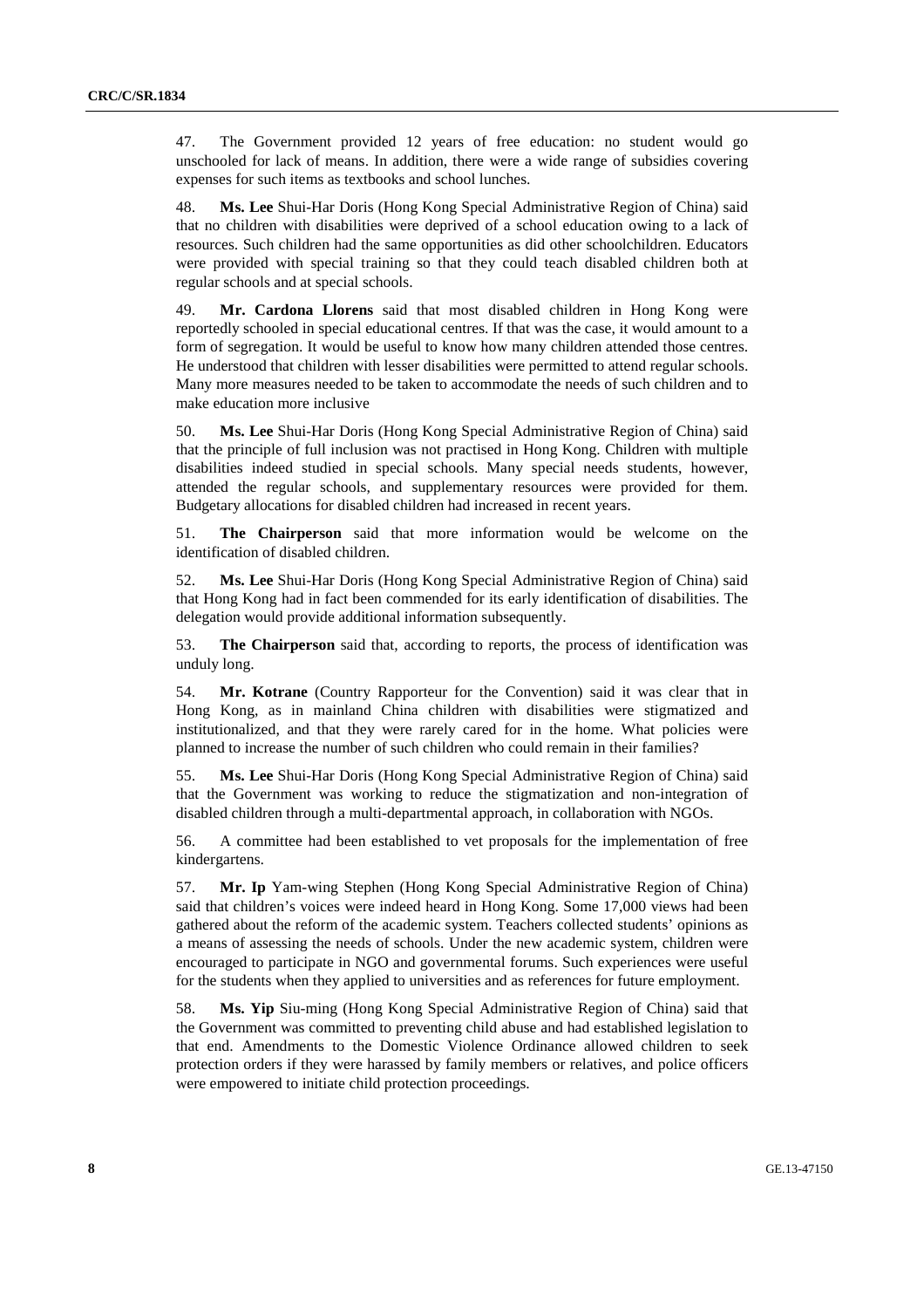59. Corporal punishment was a complex matter, and a public consensus must be sought with regard to the level of corporal punishment that should be considered abuse.

60. **Mr. Cardona Llorens** said that public debate should not be necessary: no level of corporal punishment was acceptable.

61. **Ms. Yip** Siu-ming (Hong Kong Special Administrative Region of China) said that the guidelines on corporal punishment were clear. More public education was necessary.

62. **The Chairperson** said that some countries had found it useful to enact a total ban on corporal punishment with a view to promoting non-violence in families.

63. **Ms. Yip** Siu-ming (Hong Kong Special Administrative Region of China) described the varieties of available childcare and childcare subsidies available in Hong Kong.

64. **Mr. Kotrane** observed that the delegation had not yet discussed refugee children, child labour practices, or children in conflict with the law.

65. **Ms. Cheung** Mei-chu Doris (Hong Kong Special Administrative Region of China) said that women were granted 10 weeks' maternity leave. If health complications arose before, during or after the birth, they were given an additional four weeks. The labour legislation provided comprehensive maternity protection for employees.

66. **Mr. Fung** Pak-ho (Hong Kong Special Administrative Region of China) said that unaccompanied children were not detained unless there were strong reasons for doing so. The situation of each child was assessed and each was released on his or her own recognizance as soon as home care was available.

67. **The Chairperson** asked why unaccompanied children would be detained; was it not possible to provide them with a proper home?

68. **Mr. Fung** Pak-ho (Hong Kong Special Administrative Region of China) said that unaccompanied minors were not detained. However, if there was no one to take care of them, they were held in a supervised care facility until a proper care environment could be found for them. If, pursuant to a certain set of circumstances, a child had to be detained, the child's case was studied by the Social Welfare Department. An unaccompanied minor would receive the same care as a local resident.

69. **The Chairperson** said that more information would be welcome on children living in Hong Kong whose parents were ineligible to reside there, such as, for example, mainland Chinese mothers who had no right to work there and were obliged to return to China regularly to renew their permits to live in Hong Kong. Clarifications on the system of providing one-way permits would also be welcome.

70. **Mr. Fung** Pak-ho (Hong Kong Special Administrative Region of China) said that persons from other parts of China must make applications to reside in Hong Kong. Twoway permits were also available, for the purpose of visiting families.

71. **The Chairperson** said that measures should be taken to ease the strict regulations limiting the ability of families to remain together in Hong Kong.

72. **Mr. Kotrane** asked what shelters were available for unaccompanied children – whether the children were from mainland China, the Democratic People's Republic of Korea, or from Hong Kong. They should not have to hide from the authorities.

73. **The Chairperson** asked whether children were returned to the Democratic People's Republic of Korea without a thorough assessment of their reasons for leaving that country.

74. **Mr. Fung** Pak-ho (Hong Kong Special Administrative Region of China) said that the Convention against Torture and other Cruel, Inhuman or Degrading Treatment or